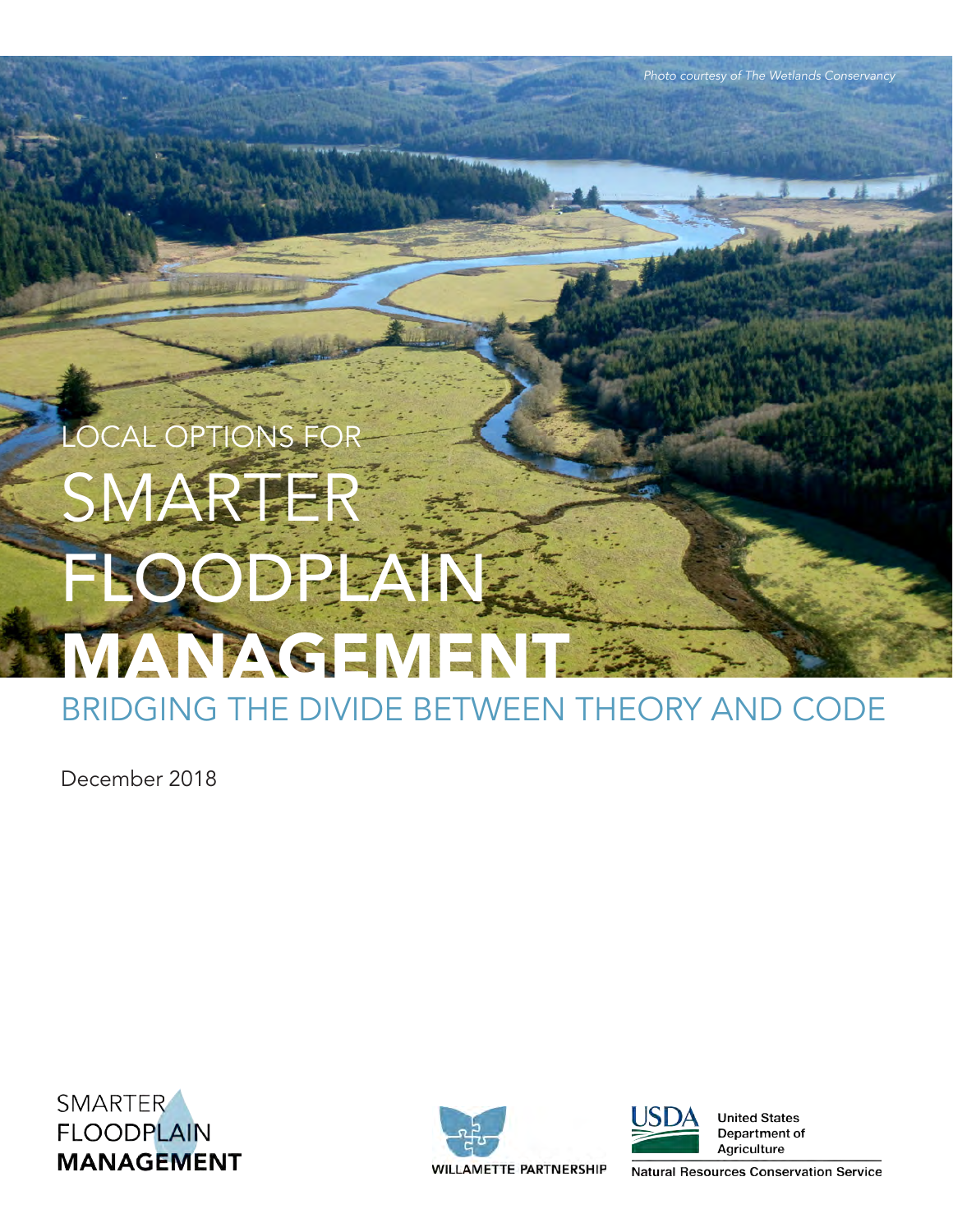



## Local Options for Smarter Floodplain Management

#### Bridging the divide between theory and ordinance

#### 1 INTRODUCTION

Floodplains play a vital economic and ecological role in our society. Healthy, resilient communities require functioning floodplains to reduce property damage from floods, recharge groundwater, and provide important fish and wildlife habitat, clean water, and open spaces to play.

We have known since as early as the 1940s, however, that the way we manage floodplains is often inconsistent with sustaining these essential functions (White 1945). As more homes, businesses, and infrastructure populate our floodplains, the danger to people, property, and the environment increases. Many of our rivers and floodplains no longer function well enough to buffer us from flooding. The cost of flood damages can be devastating (NOAA 2018), affecting not only homeowners and businesses in the floodplains, but also the communities that have to absorb the costs of flood-related emergency services, lost business and wages, road closures and cleanup, overwhelmed treatment facilities, and combined sewer overflows.

Communities are now struggling with a myriad of ecological, regulatory, political, and economic issues that surround floodplain development. In many areas, climate change is expected to make future floods even more frequent and severe, further increasing the risks and costs of flooding. Local governments navigate a very complex landscape when it comes to managing their floodplains. They work within a web of federal, state, and local policies that may pull decisions in unexpected or even contradictory ways. They must be responsive to a public that expects safety of people and property to be prioritized, but also wants to see many other values protected, including clean water, fish and wildlife habitat, and open space amenities. The public may not fully understand the important role flooding plays in maintaining these other values, the ecological complexity of floodplains, or the impossibility of completely eliminating flooding. In addition, many local governments face significant capacity and funding constraints and may find it challenging to design and implement long-term, integrative, and proactive solutions when crises demand their day-to-day attention.

We need a new approach to floodplain management, a smarter approach that is built on the strategies and tools that have been shown to reduce risk to communities and support natural systems. In many cases, the actions needed to meet these two goals are one and the same – the very changes needed to make our floodplains more ecologically resilient and able to support fish and wildlife and provide clean and abundant water are also some of the most effective ways to reduce flood risk and damage.

This document explores strategies from the Pacific Northwest and around the United States for improving natural floodplain functions while reducing flood impacts. It provides a starting point for answering the question: What can local governments – including not only elected officials, but also floodplain managers, stormwater managers, emergency managers, planners, hazard mitigation specialists, public works and engineering staff, concerned citizens, and other community stakeholders – do to make their floodplains safer, healthier, and more resilient?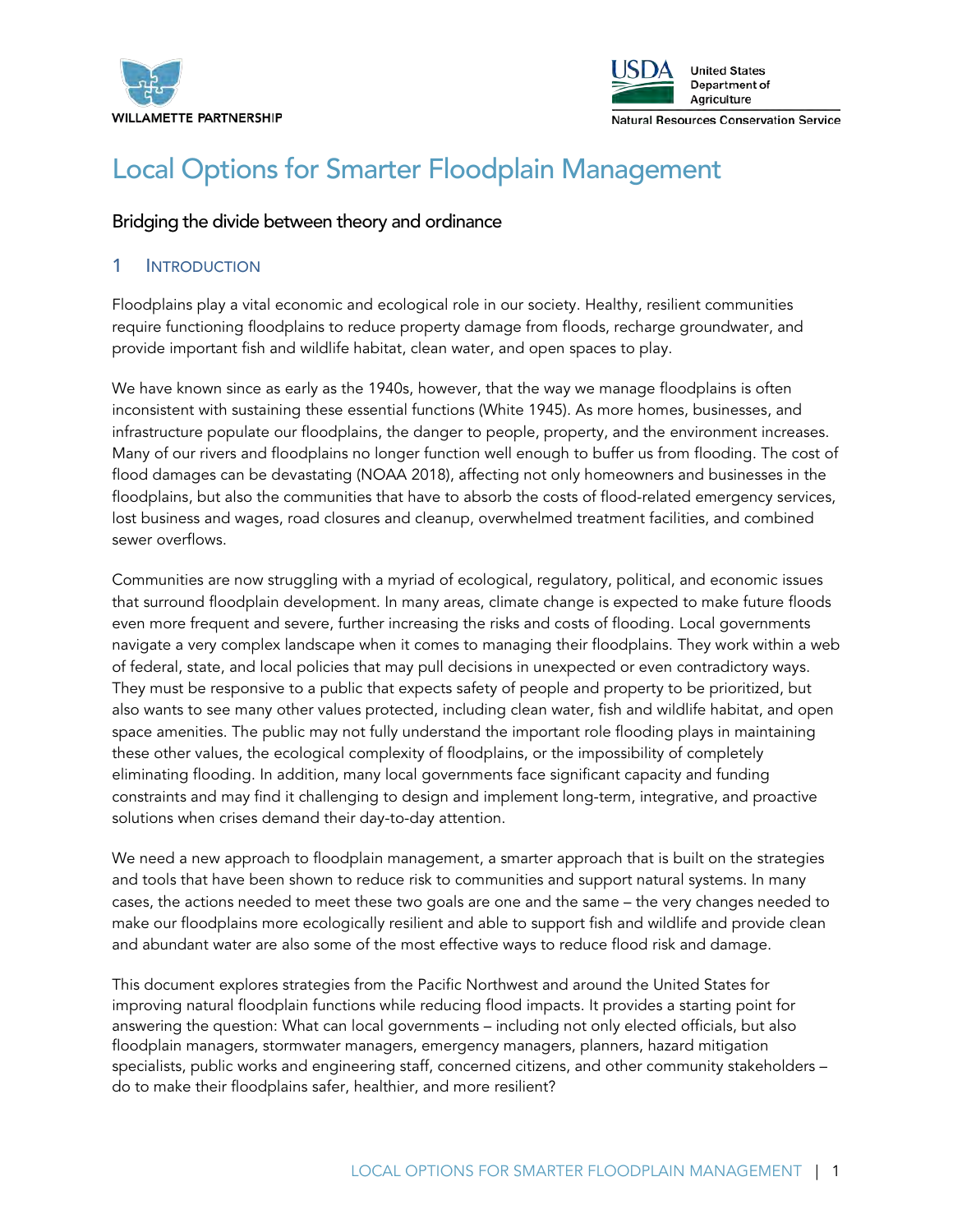



#### 2 LOCAL POLICY OPTIONS

What can local governments to do to maintain and improve the natural functions of their floodplains? How can they reduce flood risks by allowing water to slow down and spread out over the landscape, while also protecting water quality and fish and wildlife habitat? And how do they do all that in a way that addresses the multiple regulatory requirements that intersect in local, state and federal policies and have become significant drivers of decisionmaking and management in floodplains?

It turns out there are a lot options. We have found that many Oregon communities are taking important steps towards smarter ways of managing their floodplain to reduce flood hazards while protecting and restoring the natural functions of floodplains, such as water quality and fish and wildlife habitat. The diversity of approaches explored in this paper provide models to help communities manage for these natural functions, while also managing for other values, such as economic development and employment, public health, and housing affordability. These strategies can also help communities deal with increasing flood exposure associated with the effects of climate change.

This paper outlines six types of strategies that local governments can consider to help protect and restore the natural functions of floodplains and achieve more resilient communities. They are:

- 1. Improve mapping and communication of flood-related hazards
- 2. Limit new development in flood hazard areas
- 3. Limit the impacts of development on natural floodplain functions
- 4. Require compensatory mitigation for impacts to natural floodplain functions
- 5. Protect and restore natural floodplain functions
- 6. Integrated planning and management<sup>[1](#page-2-0)</sup>

 $\overline{a}$ 

This document aims to provide a menu of local policy options for smarter floodplain management. Communities interested in building more resilient floodplain systems can pick and choose from these options, combine them, adapt them, or develop new ideas. For communities with significant current or future development pressure in their floodplains, it is likely that a mix of several of these options will be needed, possibly in combination with structural flood control solutions such as detention and elevating structures. Appendix A provides a list of more detailed policy and planning actions that nest under each

Natural floodplain functions are the functions associated with the relatively undisturbed floodplain that moderate flooding, maintain water quality, recharge groundwater, reduce erosion, redistribute sand and sediment, and provide fish and wildlife habitat.

*Association of State Floodplain Managers, No Adverse Impacts Floodplain Management*

<span id="page-2-0"></span><sup>1</sup> Many of the categories and strategies, and a few of the community examples, are adapted from NAI 2017.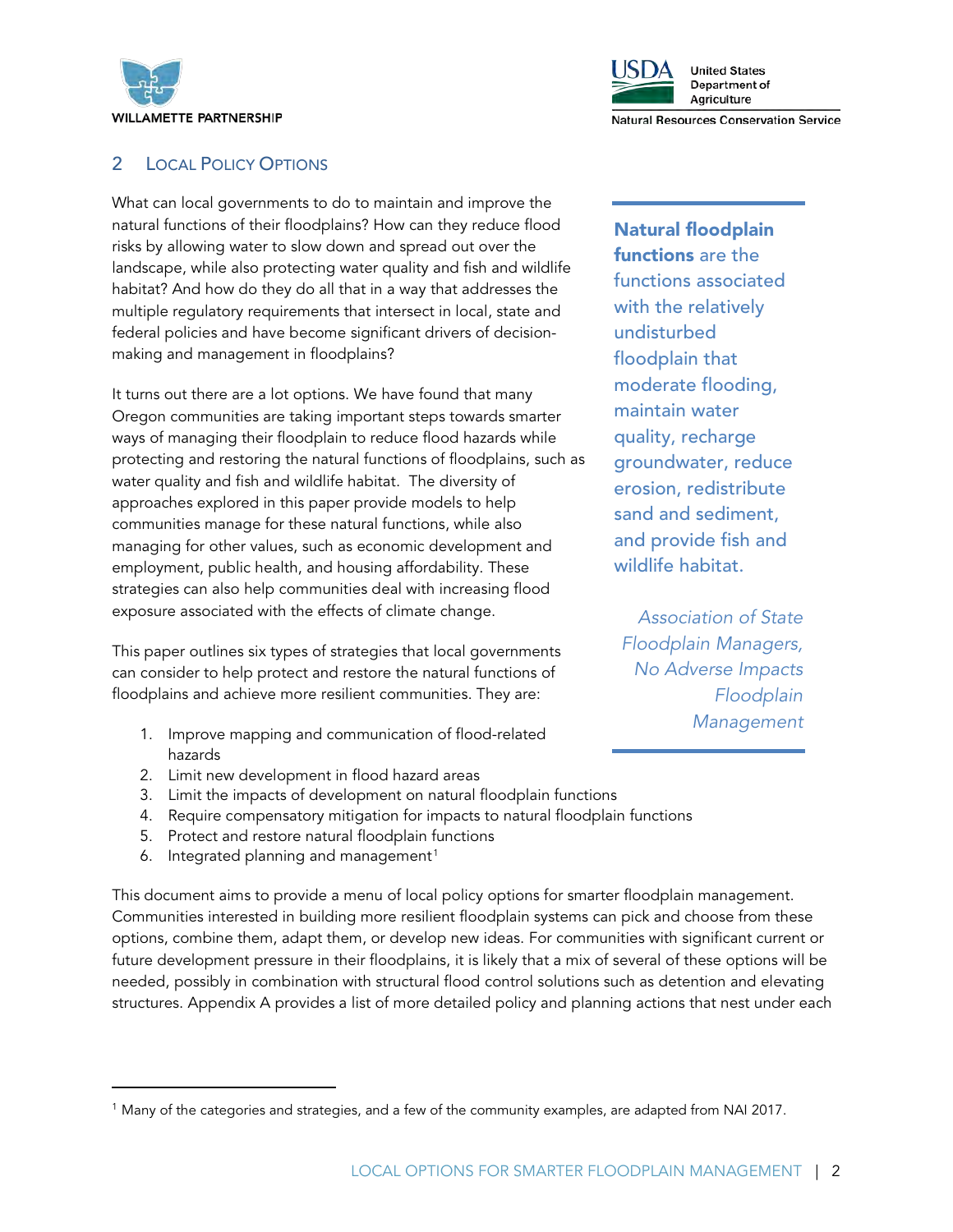



of these strategies, as well as examples of individual communities in the Pacific Northwest and beyond that are implementing these approaches.

Efforts to implement any of these option will benefit from a thoughtful and transparent process designed to first fully educate the public on the breadth and depth of local flooding problems occurring in the community. Local government staff can then begin to build public and decision-maker support based on the community's needs and values and how a more functional floodplain would serve them.

#### 2.1 IMPROVE HAZARD MAPPING

Accurate and comprehensive mapping of flood hazards (and other hazards, such as flood-related erosion) is critical to protecting both public safety and natural floodplain functions. The current default for floodplain mapping is the 100-year floodplain, usually depicted on a local flood insurance rate map (FIRM) that FEMA uses to define areas of high flood hazard and where flood insurance is required. These maps, however, are widely acknowledged to be inaccurate.<sup>[2](#page-3-0)</sup> Models that are used to create the maps are based on incomplete or outdated data and do not take into account ongoing development and other alterations to the landscape that change the risk of flooding. Improving flood maps includes increasing the accuracy of the topographic and bathymetric data that are used to determine base flood elevation and transitioning maps to a digital platform.

Of course, simply improving hazard maps or defining and mapping a locally-regulated floodplain does not automatically reduce flood hazards or improve natural floodplain functions<sup>[3](#page-3-1)</sup>. But better mapping does allow communities to better identify and communicate areas that may be at risk or at increased risk in the future. It can help the public better prepare for flood events, because people often base their decisions about flood insurance, construction design, and emergency preparedness on whether their property is located in a mapped flood hazard zone.

Better mapping can also help contribute to maintaining natural floodplain functions. For example, local floodplain regulations are more effective – and fairer – when applied to accurately-mapped hazard areas (NAI 2017). They do a better job of steering development away from areas with higher flood hazards and ecological values and toward safer and less-sensitive parts of the landscape.

Actions that local governments have taken under this strategy include:

- Updating and improving the accuracy of flood hazard maps
- Adding an analysis of potential future conditions to maps, to reflect projected impacts of climate change and future development
- Defining and mapping an alternate floodway or locally-regulated floodplain

 $\overline{a}$ 

<span id="page-3-0"></span> $2$  According to a report from Department of Homeland Security, only 42% of FEMA's maps "adequately identify flood risk".

<span id="page-3-1"></span><sup>3</sup> https://www.floods.org/ace-images/MappingFinalSept2017.pdf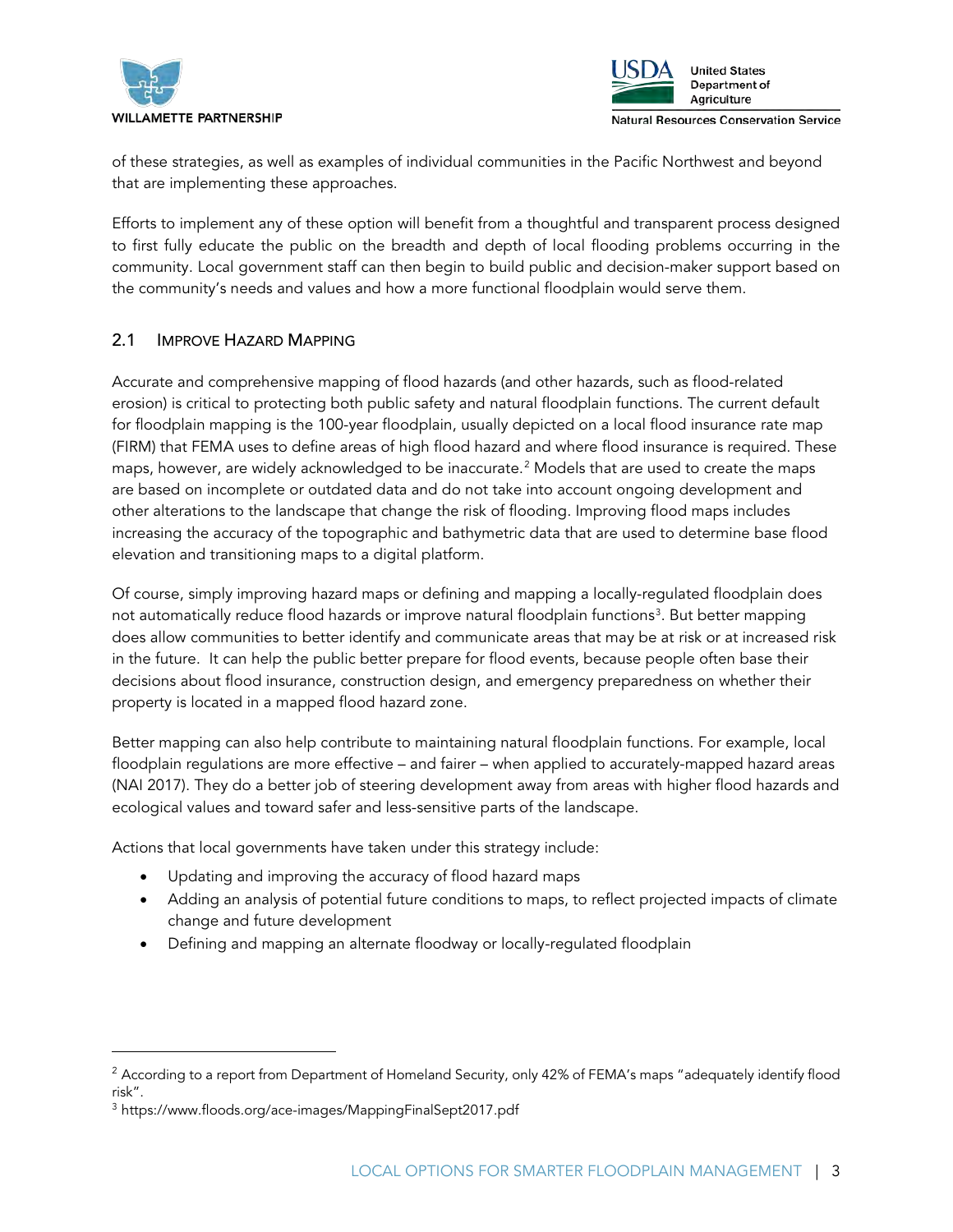



Mapping additional hazards or hazard areas, such as a 10-year (10% probability) flood zone, the boundary of a significant historical flood, channel migration zones, erosion zones, coastal hazards, and areas that would be inundated in case of dam or levee failure

There are many factors shaping how local communities improve mapping – cost, data availability, and political pressure that comes from the prospect of limiting new business and tax revenues in what can often be one of the most desirable parts of a city. Local governments working to improve their hazard mapping will need a transparent and equitable process, as well as a business case to help articulate why investing in accurate maps and making planning decisions based on good data is actually a cost-effective strategy long term for the community.

#### 2.2 LIMIT NEW DEVELOPMENT IN FLOOD HAZARD AREAS

Increased regulation in any form can be unpopular, and local decision-makers sometimes assume that restricting development in flood hazard areas (either FEMA's 100-year floodplain or any of the other hazard areas described above) is politically unfeasible. However, with increasing awareness of the role development in floodplains plays in increasing flood risk, appetite for regulating new development in flood-prone areas may be growing. In particular, residents and business owners in and near flood hazard areas tend to be aware that any new development can increase flood risks to their own property. Some floodplain managers have begun to frame the argument for development restrictions in *property rights* terms – that any new development permitted in a flood zone can undermine the ability of current residents to protect their own property from an increased risk of flood damage (NAI 2017).

In the Pacific Northwest, FEMA consultations under the federal Endangered Species Act (ESA) have raised concerns among some local governments of a mandatory moratorium on all development within the federally regulated floodplain. Such a restriction might well be effective in halting the loss of natural floodplain functions and reducing flood damages to life and property, however, it would also face significant legal and political challenges.

Without clear regulatory drivers to limit development – but often with a clear recognition that continued development in flood-prone areas will eventually lead to problems – some local governments are taking targeted actions to steer development away from the most hazardous and sensitive areas, including:

Prohibiting development in the floodway<sup>[4](#page-4-0)</sup>

 $\overline{a}$ 

- Limiting subdivision within the floodplain for example, requiring every lot division to maintain a building site above the base (100-year) flood elevation
- Establishing higher regulatory standards for higher-hazard zones such as the 10-year floodplain or channel migration zones
- Requiring critical facilities such as hospitals and schools to be located outside of flood hazard areas whenever possible
- Establishing setbacks, buffer zones, or open space dedication requirements around rivers and streams

<span id="page-4-0"></span><sup>&</sup>lt;sup>4</sup> Usually with some exceptions for water-dependent and infrastructure uses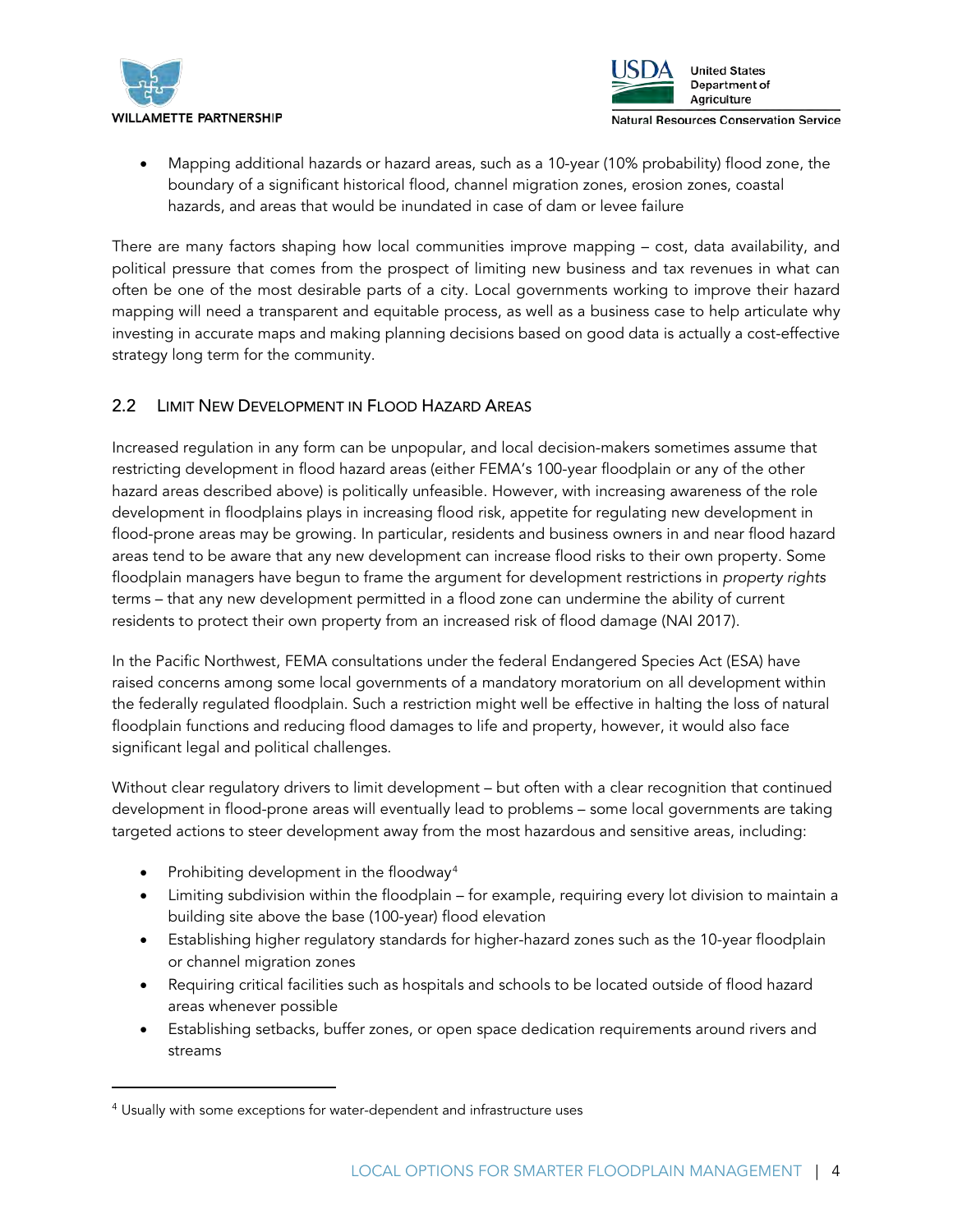



- Designating resource protection zones in important floodplain or wetland areas, through decreased density or other development restrictions
- Prohibiting the construction of new flood control structures to allow for new development

Mechanisms to institute and implement these kinds of requirements are often located in existing local development, zoning, and flood codes. A community may approach implementation of these activities through the lens of flood management, or through the lens of protecting water quality, wetland/riparian or other environmentally sensitive zones or creation/protection of open spaces (NAI 2017).

#### 2.3 LIMIT IMPACTS OF DEVELOPMENT TO NATURAL FUNCTIONS

When development in the floodplain is unavoidable – either legally or pragmatically – careful siting and design of that development can help minimize impacts to natural floodplain functions. Many local governments have existing requirements, often separate from local flood code, that when implemented can be effective in maintaining natural floodplain functions. Some examples include:

- "No-rise" requirement beyond the regulatory [floodway](https://www.fema.gov/floodway) (e.g. 10- or 100-year floodplain)
- Prohibiting fill in part or all of the floodplain
- Construction/design standards that go above and beyond the NFIP criteria
- Limiting additions of impervious surface in the floodplain (or beyond)
- Stormwater management regulations, especially the use of green infrastructure approaches
- Requiring rise analyses to address cumulative effects of development, not just the effects of a single development project
- Setting a lower threshold for FEMA's [substantial improvements requirements,](https://www.fema.gov/pdf/floodplain/nfip_sg_unit_8.pdf) so that more existing properties are brought into compliance with modern code over time

Similar to the mechanisms to limit development in the floodplain, these strategies can be located in different parts of local code and may require some case-making to gain decision-maker and public support. Any changes to development and construction standards may require outreach and education efforts for successful implementation.

#### 2.4 REQUIRE COMPENSATORY MITIGATION

Compensatory mitigation – requiring compensation for any unavoidable impacts that new development has on natural resources – can be a useful tool for balancing the economic and social benefits of development with the need to maintain functioning natural systems. Effective compensatory mitigation can help allow new development to move forward without creating significant, persistent, and cumulative losses in basic ecosystem functions such as flood storage, clean water, wildlife populations, and recreational values. Carefully used, it can also help steer development away from the most hazardous and sensitive areas in a way that provides flexibility for local governments and developers alike.

Of the three primary natural functions of floodplains – flood storage, water quality, and fish and wildlife habitat – compensatory mitigation is most often required at the local level for flood storage. Balanced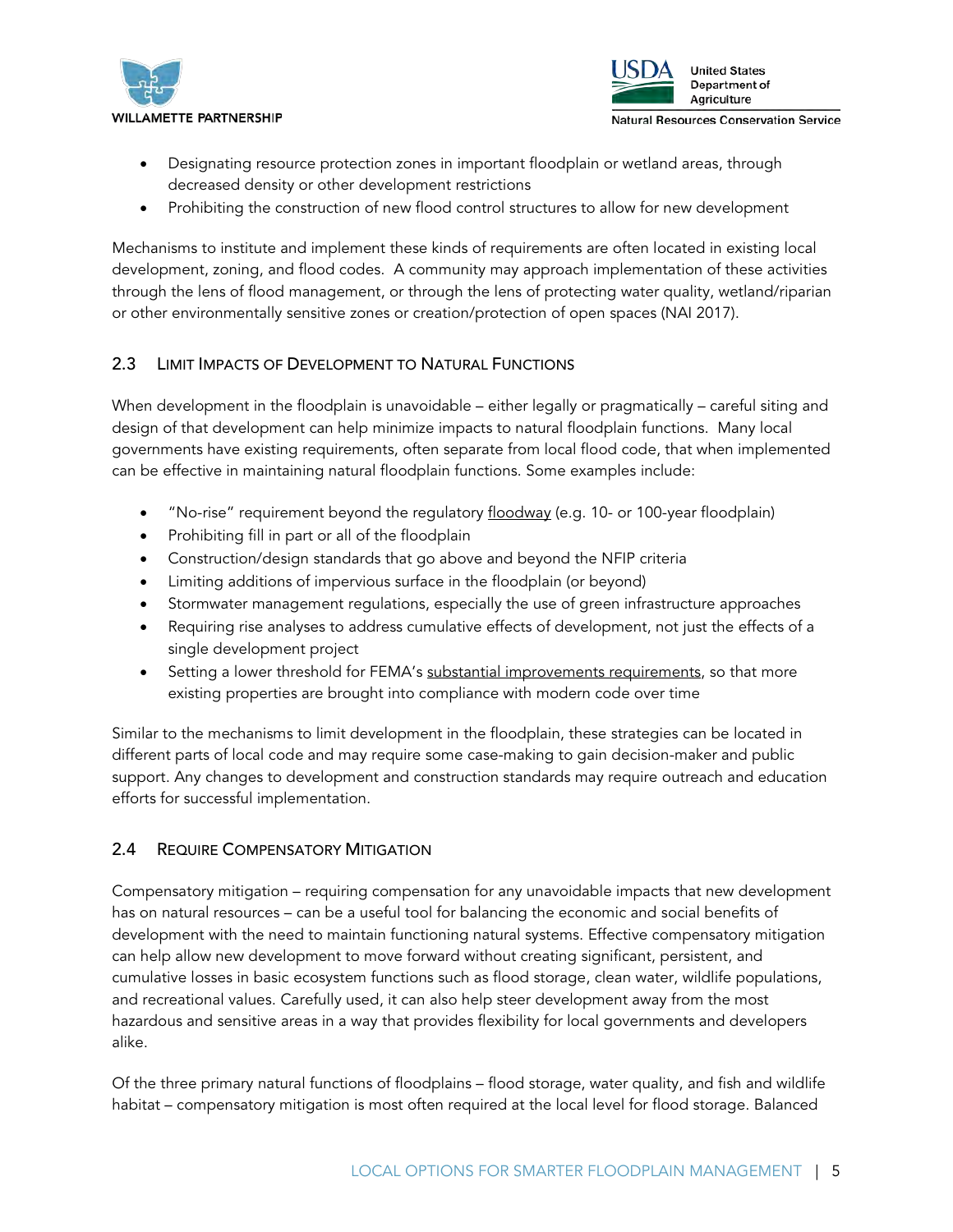



cut-fill policies require any new fill added in the floodplain (or some portion of the floodplain) to be offset by removal of fill elsewhere. These policies can be a useful tool for avoiding the progressive loss of flood storage – and associated increase in flood risk – over time as a floodplain is developed. However, balanced cut-fill policies may be less effective if they do not address key factors such as where the cut is placed in the floodplain in relation to the fill (in terms of both elevation and linear distance) and how the compensatory storage will be maintained over time.

Some local governments are also exploring strategies for providing stormwater offsets that help reduce flooding in urbanized areas. For example, a city might create a larger-scale stormwater detention basin and allow developers that are not able to meet their on-site stormwater management requirements to pay fees in lieu that are used to help offset the cost of the facility.

Local governments may require or facilitate compensatory mitigation for fish and wildlife habitat through at least two pathways:

- Local requirements for vegetation replacement in the floodplain or other sensitive natural areas, and/or
- State or federal requirements for protection of species or habitat. Local code generally requires that any development permitted at the local level be consistent with relevant local, state, and federal laws, including state and federal protections for wetlands and streams; endangered species; and fish passage. Compensatory mitigation may be required or encouraged under these laws.

Compensatory mitigation programs may be an attractive mechanism for local governments wanting to achieve improved ecological outcomes while still allowing some amount of development impacts to occur in the floodplain. In order for these programs to be effective, however, there needs to be investment in restoration that generates proportional benefits (and ideally a net benefit) to the floodplain functions being impacted.

#### 2.5 PROTECT AND RESTORE NATURAL FLOODPLAIN FUNCTIONS

As effective as all of the above strategies can be, they focus primarily on limiting further damage to natural floodplain functions. In areas where these functions have already been undermined by development or other impacts, active restoration may be needed to achieve a level of function that meets community needs. For growing communities, it may also be helpful to establish legal protections such as conservation easements to protect areas of the floodplain with high flood hazards and high ecological values. Legal protection, though either easement or purchase, and active restoration can often be combined to meet two interrelated goals: shifting extremely flood-prone areas to public ownership and conservation management, and providing room to accommodate flooding and reduce impacts on neighboring private properties.

Local approaches in this category may include:

• Willing seller programs that provide fair market value to homeowners voluntarily selling their homes to a local government that then uses that property to achieve floodplain restoration goals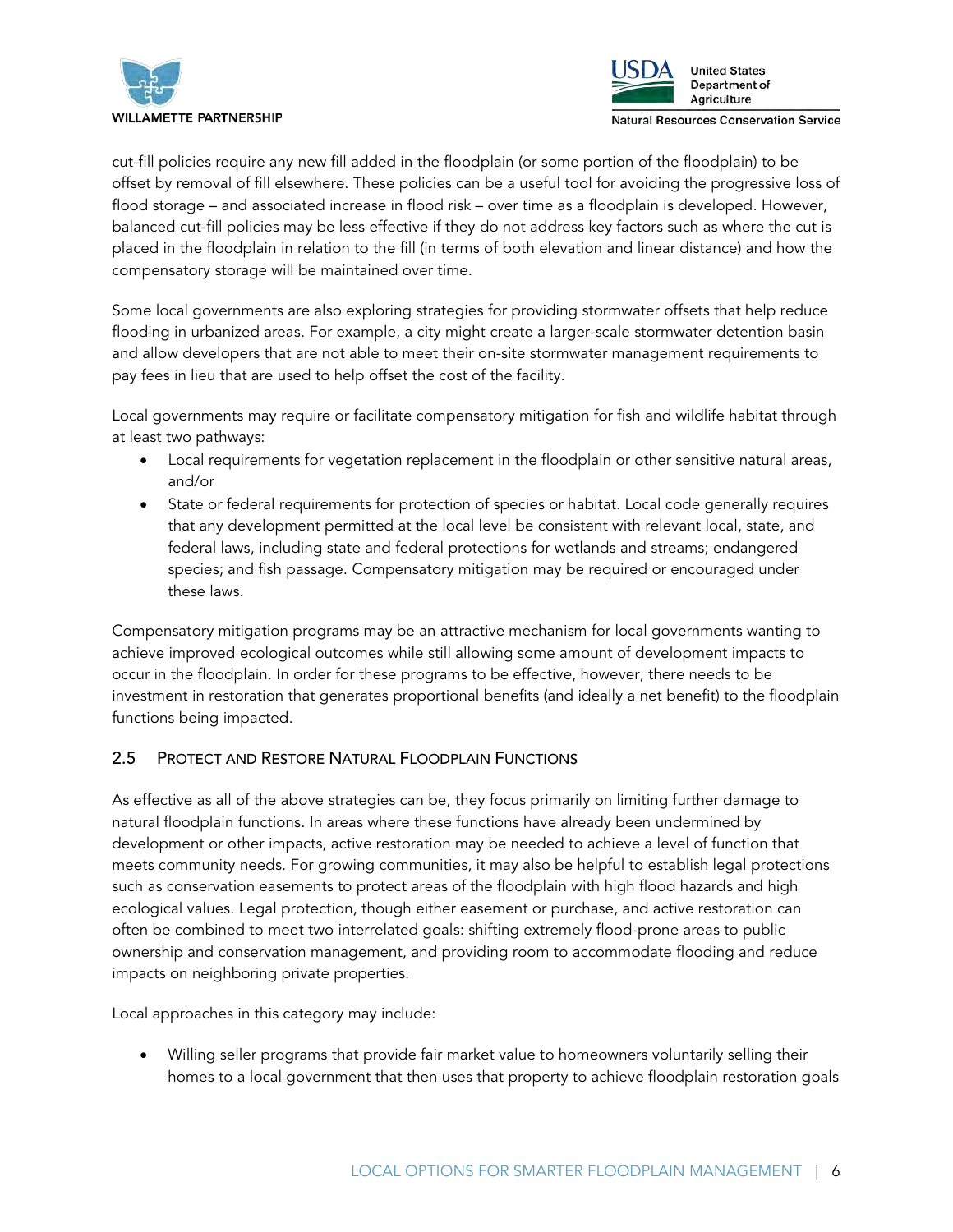



- Protection of existing open space, including parks and greenways in which some degree of flooding can be accommodated
- Easements directly along streams and drainageways, allowing local government staff to access and manage waterways for flood management (e.g., small-scale detention or conveyance projects)
- Programs that allow the compensated transfer of development rights from flood-prone to other properties
- Non-structural flood mitigation activities such as floodplain reconnection and wetland restoration

#### 2.6 INTEGRATED PLANNING AND MANAGEMENT

Floodplain management is often driven by crisis response to individual flood events, resulting in shortterm, often costly solutions that do not address the larger dynamics or processes that underlie the problem. A more proactive and forward-looking approach to flood management can help ensure that efforts are coordinated and targeted at long-term community and ecosystem resilience, as well as the effective and prudent use of public funds.

A more integrated approach to flood management – one that crosses the imaginary boundaries between flood management and related fields such as stormwater management, land use planning, natural resource protection, emergency management, economic development, transportation, and so forth – can also help guide better planning and decision-making. It can also help ensure that the management decisions taking place within the various departments of a local government are all directed toward a balanced, sustainable, and resilient way of managing a community's growth. A flood management decision that is examined through these multiple lenses in advance is more likely to be made in a way that supports many different goals of the community. For example, steering planned development and infrastructure away from flood hazard areas not only reduces flood damage and increases natural floodplain functions, but can also reduce the need for built stormwater solutions, improve access to recreation and active transportation, and increase a community's resiliency to the economic impacts of natural disasters.

Strategies for a forward-looking and more integrated approach to flood management can run the gamut from basic land use planning that addresses long-term flood dynamics, to stand-alone floodplain management plans, to large-scale integrated watershed planning. Because plans are only as good as their implementation, communities may want to also develop flood control districts or other institutional structures to help fund and implement new strategies.

Local approaches in this category may include:

- Creating and implementing integrated floodplain management plans or watershed plans
- Natural hazard mitigation planning
- Incorporating flood issues into community comprehensive planning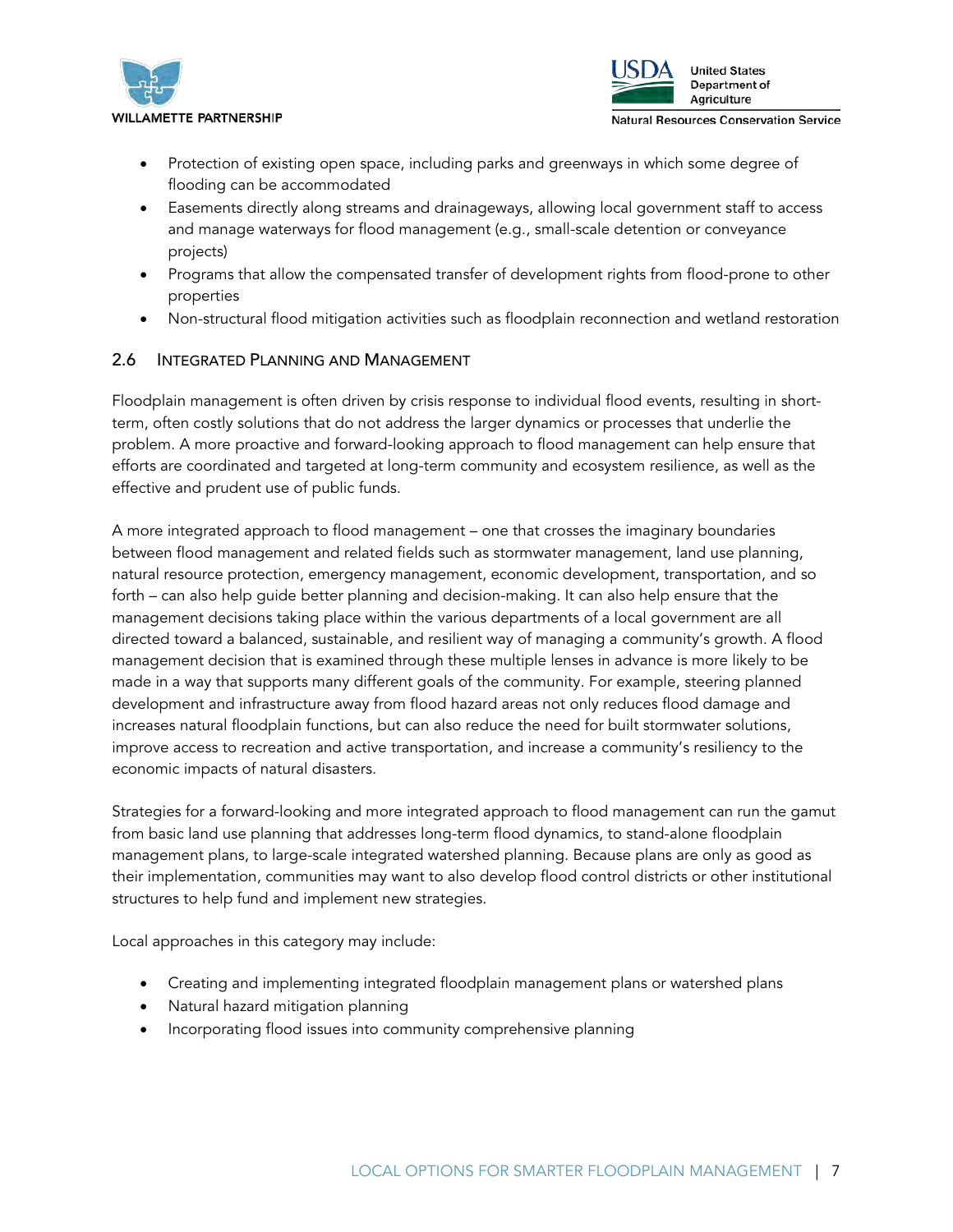



• Establishing special districts for flood and drainage control

The good news is that preventative strategies for flood management have been demonstrated to be cheaper in the long run. The 2018 *Natural Hazard Mitigation Saves Report* from the National Institute of Building Sciences states that each dollar invested in floodplain mitigation results in an average savings of six dollars for the American public.

#### 3 CHALLENGES AND NEXT STEPS

One of the key challenges facing local governments is the transformation of local floodplain management programs from being reactive to flooding events to being proactive in protecting communities from future flood damage. Floods are expensive and dangerous, and the traditional approach of cleaning up after a disaster rather than reducing risk to people and properties is no longer tenable. Local governments, however, face tremendous pressure when making flood management decisions that pit the seemingly far-off and unquantifiable reduction of flood risk against the more immediate economic and political benefits of continuing to develop in flood-prone areas. In addition, the complex regulatory environment in which floodplains are managed ends up favoring project-by-project compliance and ignores the cumulative effect of continued impacts to floodplain function. Measuring cumulative effects is also no simple task given the ecological and hydrological complexity of floodplain systems.

So how can local governments really start to design a flood-resilient future for their communities? One of the impetuses for this paper was a realization that while the process of building more flood-smart, resilient communities can feel daunting, many of the building blocks to a smarter approach to floodplain

### SMARTER FLOODPLAIN MANAGEMENT IN ACTION

The City of Salem, Oregon, took a floodsmart approach to managing their floodplain. Technical staff across multiple departments, residents, businesses, and others worked over several years to identify both the 'why' and the 'how' for a more integrated and proactive approach to managing the risk associated with their floodplain. The result is a comprehensive planning document that serves as the City's natural hazard mitigation plan for flooding, provides a mechanism for achieving several of their Comprehensive Planning Goals, and identifies how the strategies get implemented across the relevant city planning and public works departments.

The final product is impressive – a 160 page plan that gets updated every 5 years. But they started with a straightforward idea: that the approach they had to managing floodrelated impacts was insufficient to address the scale of problem within the City and required a new way of thinking about how managing floods also impacted their management of stormwater and drinking water. Once there was a vision behind a more integrated floodplain management plan, and a small group of interested staff to champion the process, it became much easier to develop and implement some of the strategies described above.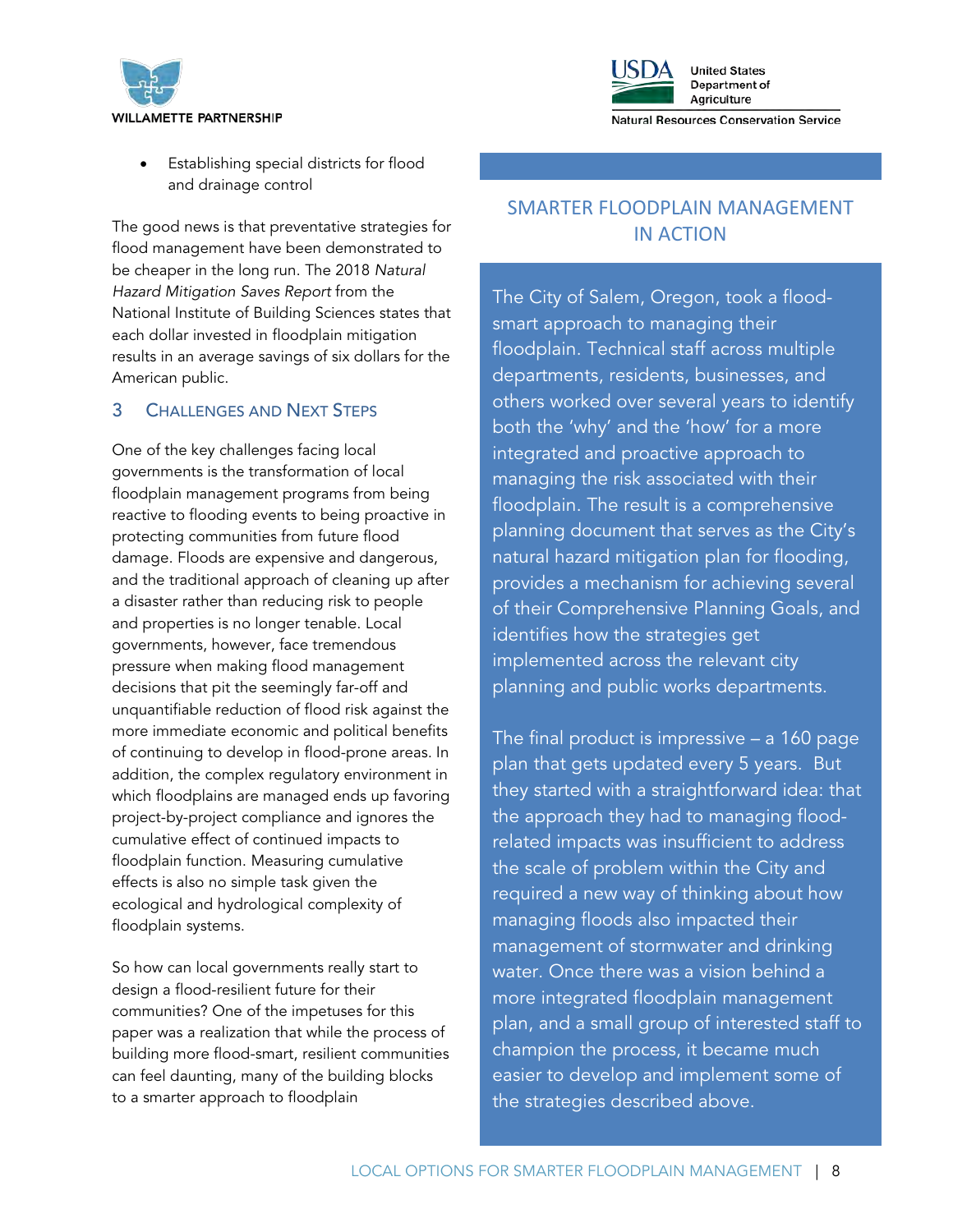



management already exist. Local governments can look to their neighbors for models or even build from relevant parts of their own existing regulations. They can choose approaches that fit their own unique set of political, regulatory, environmental, and hydrological constraints. They can build them into a standalone flood management approach, or they can nest them within other parts of development and zoning code to focus changes on the resources and issues that people care most about.

Working together to build a vision for a more resilient future is one of the most important things a community can do. For most cities and counties, floodplains will play a critical role in that vision. This vision can form the basis for making a convincing case that a new approach is needed, and it can help focus time and resources on the changes that are most important. A smarter approach to floodplain management – one that reduces risk to communities and supports the natural systems on which we all depend – can help start any community on the path to a better future.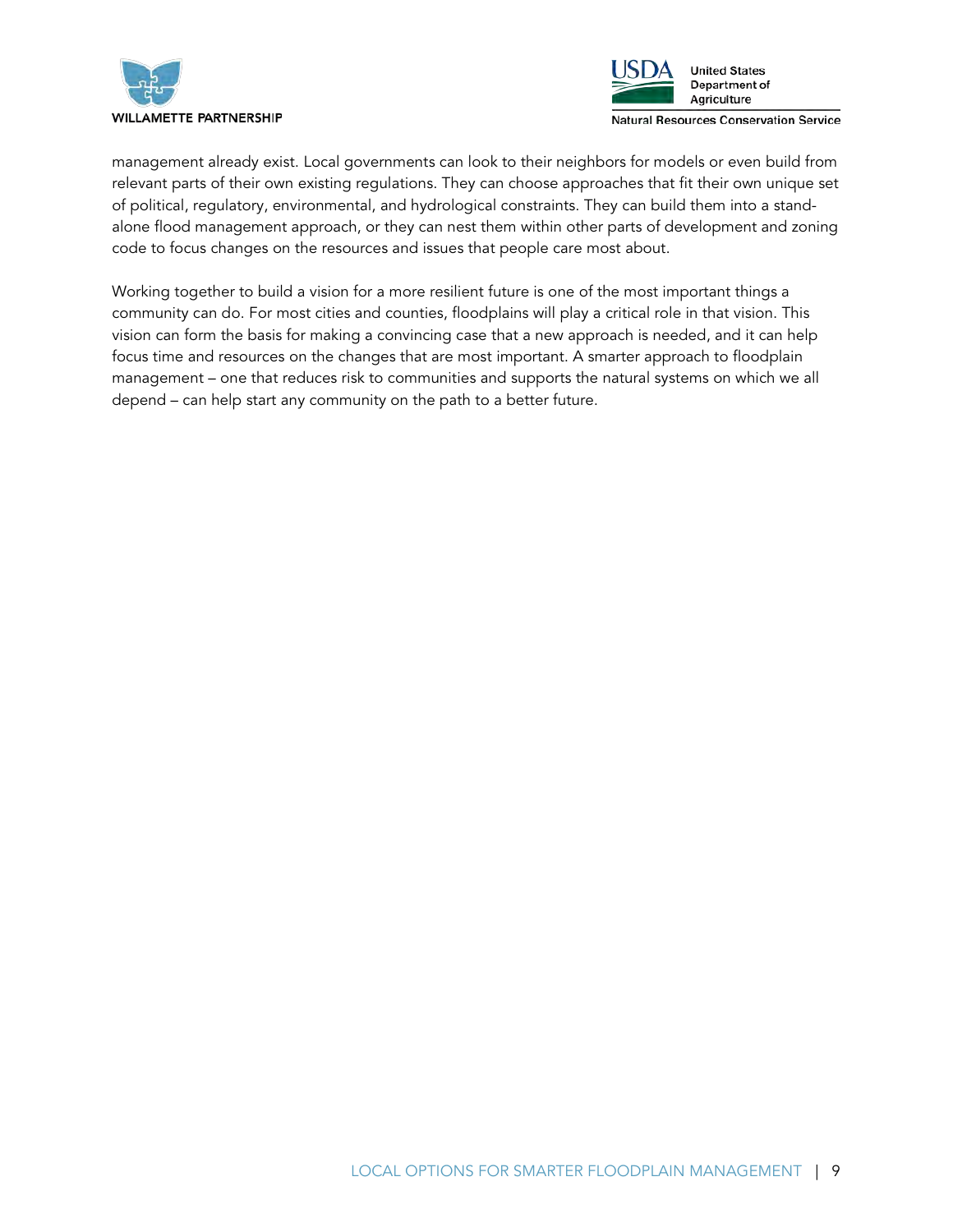



#### **CITATIONS**

Association of State Floodplain Managers (ASFPM) NAI How-to Guide for Regulations and Development Standards (2017). [https://www.floods.org/ace](https://www.floods.org/ace-images/ASFPMRegulationsGuideApril2017.pdf)[images/ASFPMRegulationsGuideApril2017.pdf](https://www.floods.org/ace-images/ASFPMRegulationsGuideApril2017.pdf)

National Institute of Building Sciences (NIBS) Natural Hazard Mitigation Saves Study Reports (2018). https://www.nibs.org/page/ms2\_form

NOAA National Centers for Environmental Information (NCEI) U.S. Billion-Dollar Weather and Climate Disasters (2018).<https://www.ncdc.noaa.gov/billions/>

White, G.F. (1945). Human Adjustment to Floods. Department of Geography Research Paper no. 29. Chicago: The University of Chicago. [https://biotech.law.lsu.edu/climate/docs/Human\\_Adj\\_Floods\\_White.pdf](https://biotech.law.lsu.edu/climate/docs/Human_Adj_Floods_White.pdf)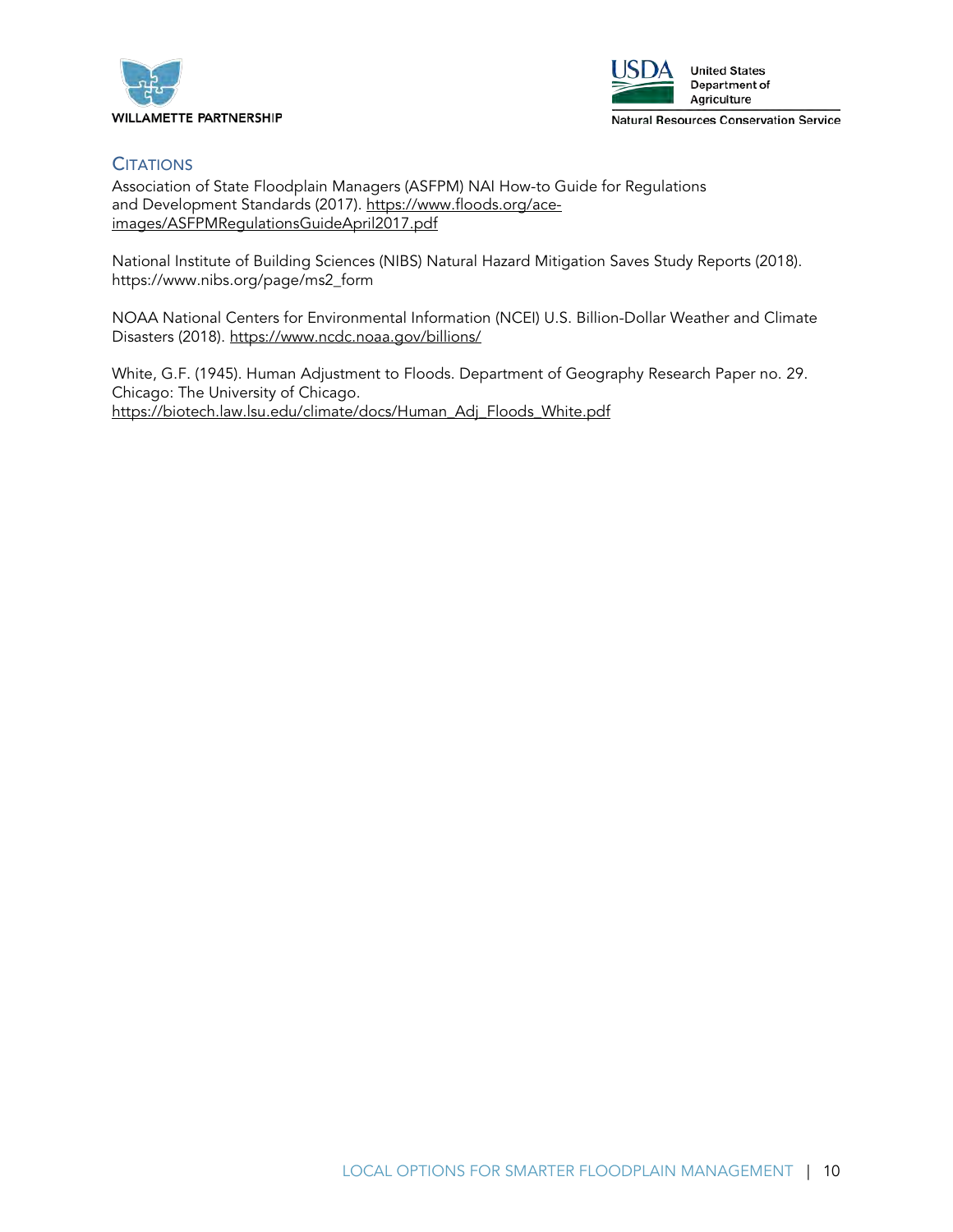



APPENDIX A: TABLE OF LOCAL POLICY OPTIONS AND EXAMPLES

| <b>Improve Hazard Mapping</b>                   |                                                                                                                                                                                                                                                                                                                    |
|-------------------------------------------------|--------------------------------------------------------------------------------------------------------------------------------------------------------------------------------------------------------------------------------------------------------------------------------------------------------------------|
| <b>Policy Option</b>                            | <b>Example</b>                                                                                                                                                                                                                                                                                                     |
| Improved mapping/modeling                       |                                                                                                                                                                                                                                                                                                                    |
| Alternate floodway definition                   | Corvallis, Oregon uses a 0.2-foot rise floodway rather than the FEMA-mapped 1-foot rise<br>(Corvallis Land Development Code 4.5.40.02(b)2                                                                                                                                                                          |
| Map additional hazards                          |                                                                                                                                                                                                                                                                                                                    |
| 10-year or 25-year floodplain                   | Washington County, Oregon, defines the 25-year (4% probability) inundation area as<br>Drainage Hazard Areas. (Washington County, OR, Community Development Code, Article<br>I, Section 106-64)<br>(https://library.municode.com/or/washington_county/codes/community_development_cod<br>e?nodeld=ARTIINGEPR_106DE) |
| Channel migration zone                          | Local governments in Washington State are required to identify and limit development in<br>channel migration zones. Some Oregon communities (e.g., Troutdale) have had the<br>channel migration zones mapped for informational purposes.                                                                           |
| Erosion zone                                    | Oregon State University and Tillamook County have created draft coastal erosion hazard<br>maps for the Neskowin area (non-regulatory use). Many Oregon communities (Corvallis,<br>Washington County, Troutdale, Happy Valley) map erosion (steeply-sloped) and landslide<br>hazard areas                           |
| Historical flood boundaries                     | Many Oregon communities that were affected by Willamette River flooding in 1996 have<br>included that inundation area on their official flood maps (Portland, Oregon City).                                                                                                                                        |
| 500-year floodplain                             | Salem, Oregon, and many other communities map the 500-year (0.2% probability)<br>floodplain to indicate areas that would be at risk in a more extreme flood event                                                                                                                                                  |
| Dam and levee residual risk area                |                                                                                                                                                                                                                                                                                                                    |
| Future conditions hydrology -<br>climate change |                                                                                                                                                                                                                                                                                                                    |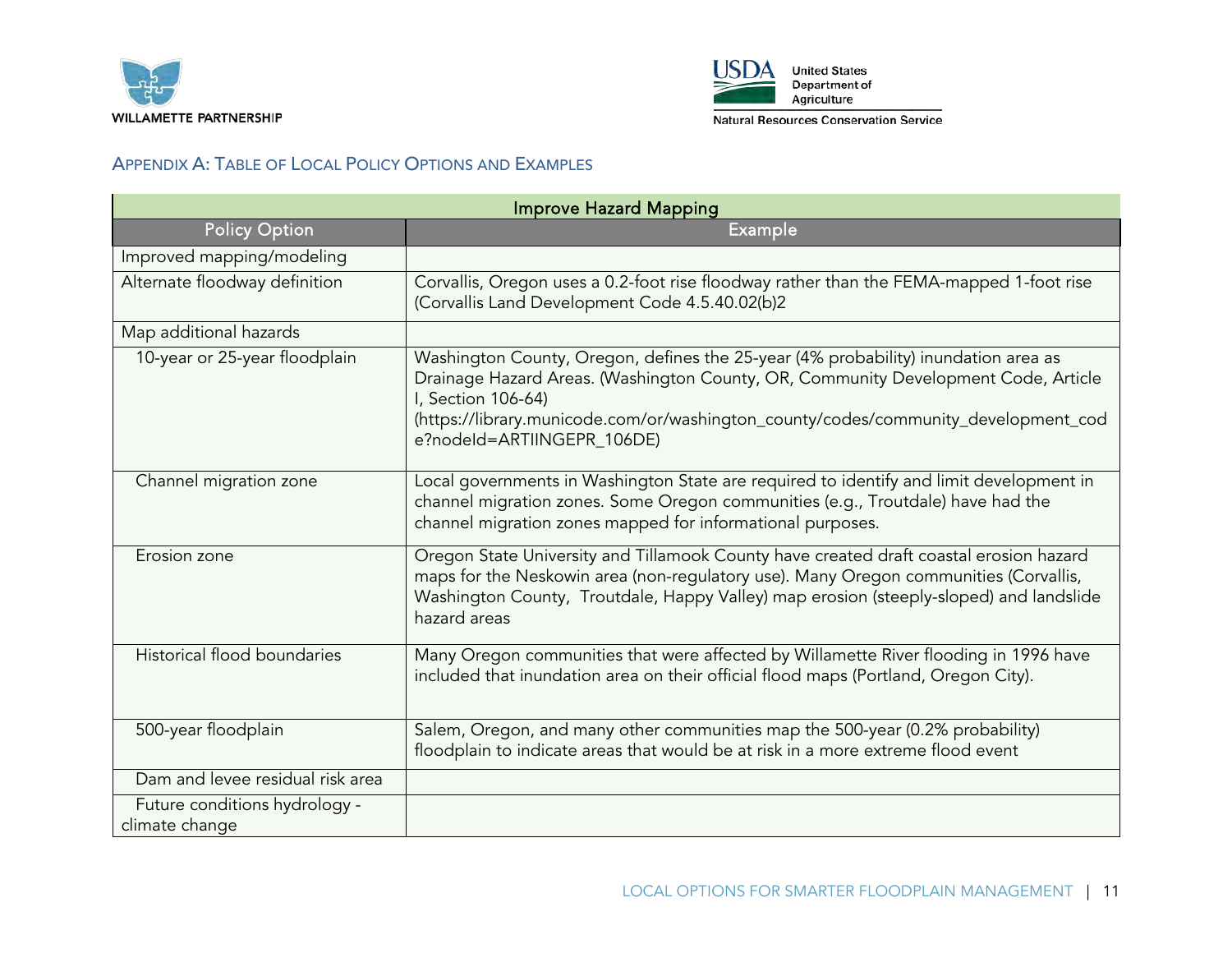



| Future conditions hydrology - |  |
|-------------------------------|--|
| development build-out         |  |
|                               |  |

| Limit Development in Flood Hazard Areas                |                                                                                                                                                                                                                                                                                                                                                                                                                                                                |
|--------------------------------------------------------|----------------------------------------------------------------------------------------------------------------------------------------------------------------------------------------------------------------------------------------------------------------------------------------------------------------------------------------------------------------------------------------------------------------------------------------------------------------|
| <b>Policy Option</b>                                   | Example                                                                                                                                                                                                                                                                                                                                                                                                                                                        |
| Prohibit development in floodway                       | Corvallis, Oregon, prohibits within the floodway "encroachments with the exception of<br>bridges, infrastructure, utilities, or Water-dependent uses," all of which must demonstrate<br>zero rise. (Corvallis LDC 4.5.80.01). Washington State prohibits new development and<br>substantial repair or improvement of residential structures in the floodway (with some<br>exceptions) (RCW 86.16.041) (https://app.leg.wa.gov/rcw/default.aspx?cite=86.16.041) |
| Limit development in floodplain                        | Benton County, Oregon, prohibits new development in the Special Flood Hazard Area,<br>except where insufficient buildable area outside the SFHA is available (and additional<br>criteria are met). (83.215(1))                                                                                                                                                                                                                                                 |
| Limit subdivision in floodplain                        | Troutdale, Oregon, prohibits new land divisions for properties exclusively within the<br>floodplain or that would create a buildable lot exclusively within the floodplain (TDC 4-37 -<br>4.514(A)5.                                                                                                                                                                                                                                                           |
| Locally regulated floodplain                           | Vernonia, Oregon, defines and regulates development within a Flood Plain Management<br>Area based on the 500-year (0.2% probability)) inundation area or FEMA SFHA, whichever<br>is greater. (Ordinance 851, Section 3) http://www.vernonia-<br>or.gov/Forms/Docs/ORD851FloodDamage_201403031446.pdf                                                                                                                                                           |
| Higher regulatory standards for<br>higher-hazard zones | City of Portland, Oregon prohibits land divisions and planned developments in the<br>Johnson Creek flood risk area (which is based on approximately a 10-year/10% probability<br>event). (33.537.160)                                                                                                                                                                                                                                                          |
| Siting of critical facilities                          |                                                                                                                                                                                                                                                                                                                                                                                                                                                                |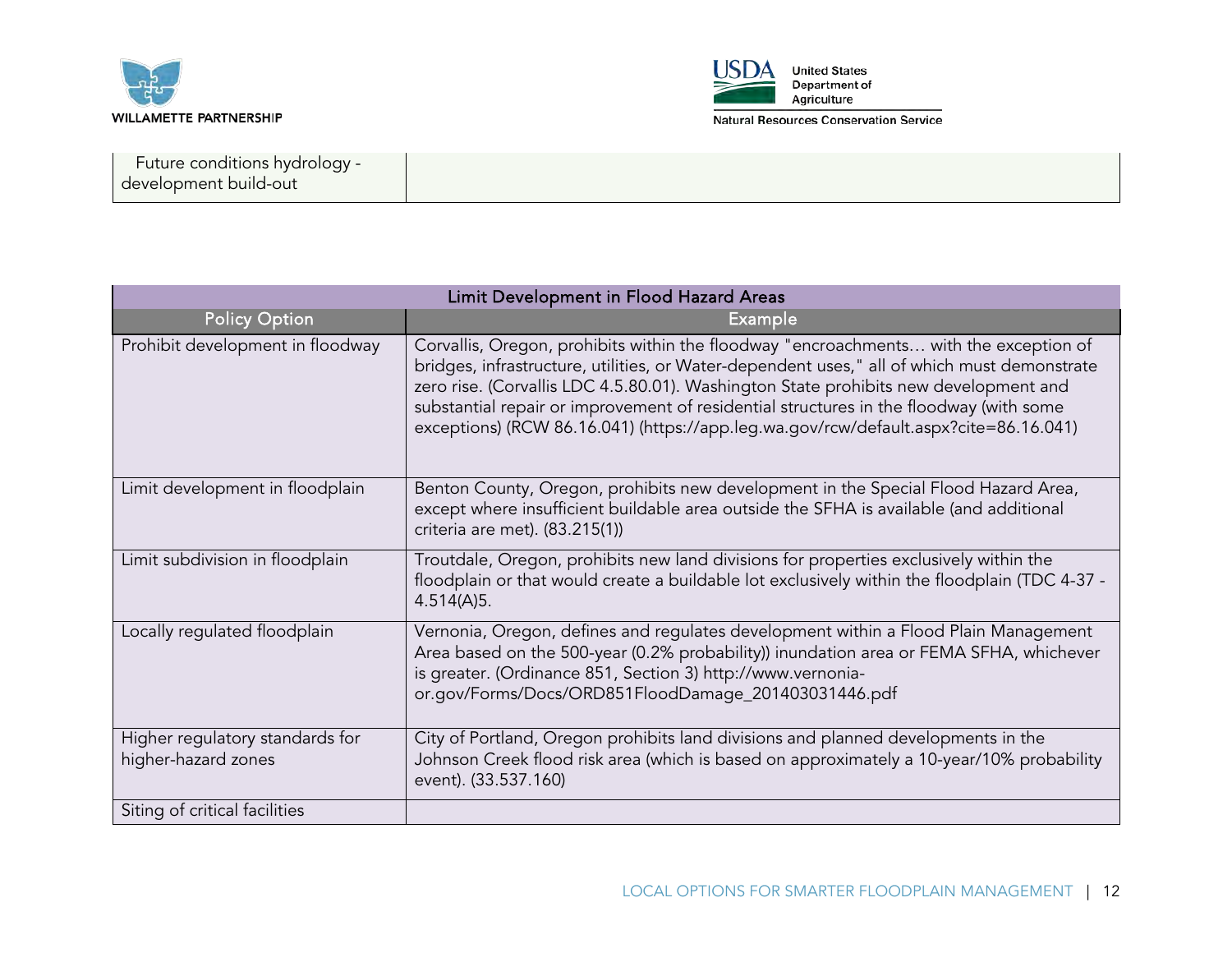



| Establishing setbacks and buffer<br>zones                              | Oregon's Metro regional government requires individual jurisdictions to establish<br>vegetation corridors around mapped Protected Water Features and protect designated<br>beneficial uses (3.07.340,<br>https://www.oregonmetro.gov/sites/default/files/2018/07/11/complete-Metro-Code-<br>updated-07112018.pdf). Minimum buffer widths vary from 15-200 feet depending on the<br>type and size of water body and bank slope.                                                                                                                                                                                                                                                                                                                 |
|------------------------------------------------------------------------|------------------------------------------------------------------------------------------------------------------------------------------------------------------------------------------------------------------------------------------------------------------------------------------------------------------------------------------------------------------------------------------------------------------------------------------------------------------------------------------------------------------------------------------------------------------------------------------------------------------------------------------------------------------------------------------------------------------------------------------------|
| Open space requirements                                                | Happy Valley, Oregon requires planned unit developments to set aside 20% of a<br>development's area as open space maintained as natural and/or recreation areas (Section<br>16.63.130(H)(1), https://qcode.us/codes/happyvalley/))                                                                                                                                                                                                                                                                                                                                                                                                                                                                                                             |
| Local or state regulation of<br>wetlands/sensitive resources           | Oregon's Metro regional government includes designated wetlands as Protected Water<br>Features (see above)                                                                                                                                                                                                                                                                                                                                                                                                                                                                                                                                                                                                                                     |
| Prohibit new flood control<br>structures to protect new<br>development | Troutdale, Oregon prohibits the construction of new levees to create vacant buildable land<br>$(TDC 4-38 - 4.514(B)8)$                                                                                                                                                                                                                                                                                                                                                                                                                                                                                                                                                                                                                         |
| Establish resource protection zones                                    | Many Oregon cities protect a broad diversity of resource protection zones. For example,<br>the City of Eugene has established a natural resource zone (9.2500), which protects<br>wetlands and other resources included in the city's Goal 5 Inventory (see Local<br>Comprehensive Plans, under Integrated Planning and Management, below) through<br>development limitations and management requirements. Eugene has also established<br>several overlay zones related to protection of wetlands and water resources (9.4700-<br>9.4900). These zones include features such as vegetated buffer areas, setbacks and<br>protections for native vegetation, and some zones link directly to implementation of the<br>West Eugene Wetlands Plan. |
| Require CLOMR/LOMR for<br>floodplain fill                              | Troutdale, Oregon requires all projects involving fill in the regulatory floodplain to achieve<br>balanced cut-fill and obtain conditional and final letters of map revision (CLOMR-F and<br>LOMR-F) from FEMA. (TDC 4.517G (p. 4-46))                                                                                                                                                                                                                                                                                                                                                                                                                                                                                                         |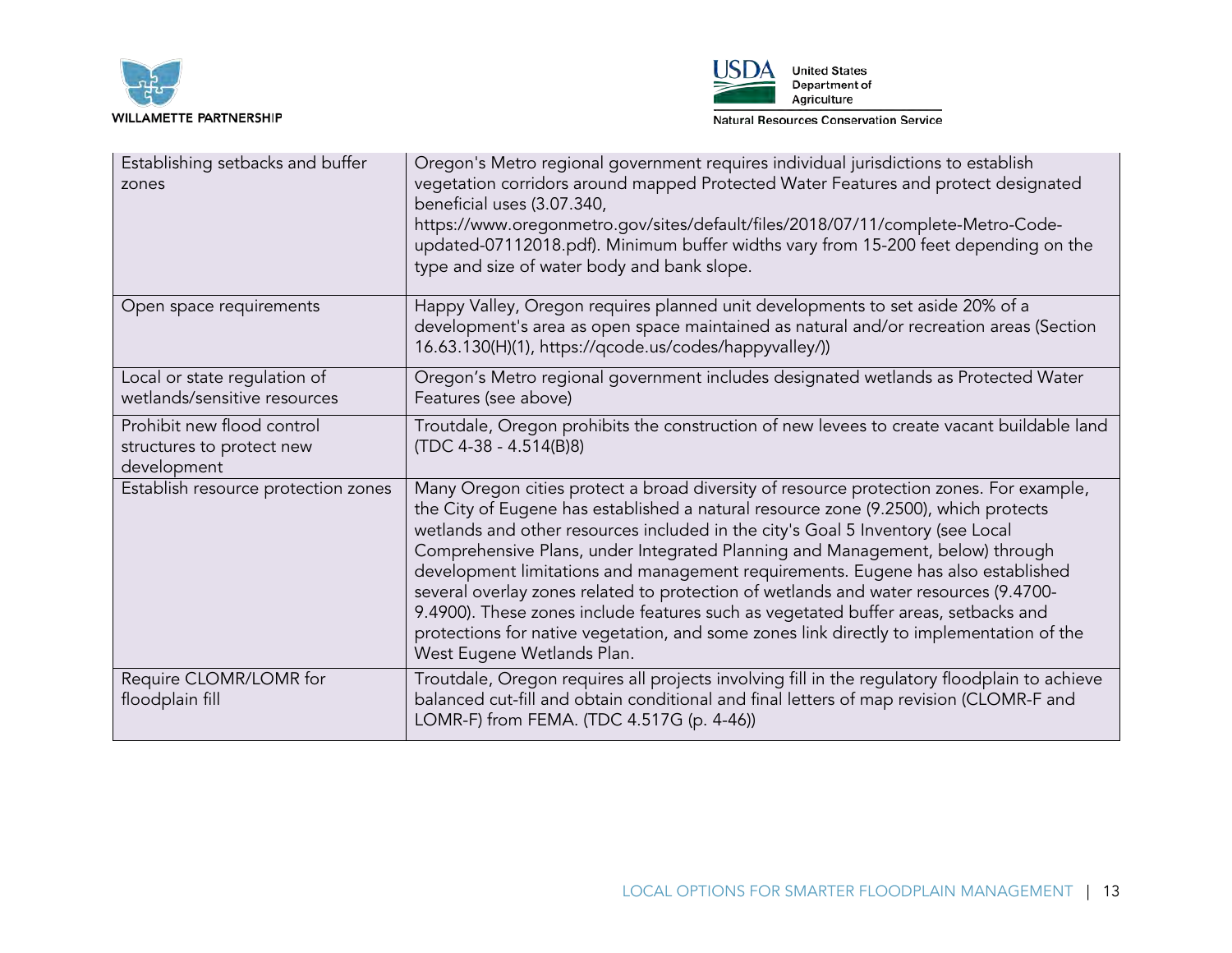



| Limit development impacts                         |                                                                                                                                                                                                                                                                                                                                                                                                                                                                                                                                                                                                                 |
|---------------------------------------------------|-----------------------------------------------------------------------------------------------------------------------------------------------------------------------------------------------------------------------------------------------------------------------------------------------------------------------------------------------------------------------------------------------------------------------------------------------------------------------------------------------------------------------------------------------------------------------------------------------------------------|
| <b>Policy Option</b>                              | <b>Example</b>                                                                                                                                                                                                                                                                                                                                                                                                                                                                                                                                                                                                  |
| No-rise requirement beyond<br>floodway            | Many Oregon cities effectively require development within all or part of the floodplain to<br>demonstrate "no-rise" by requiring compensatory mitigation for any floodplain fill.<br>Centralia, Washington extends a "no-rise" requirement to certain flood-prone areas<br>outside of the floodway, requiring a zero-rise engineering analysis for fill greater than 500<br>cubic yards (CMC 16.21.165), as well as compensatory mitigation for fill greater than 500<br>cubic yards throughout the floodplain (CMC 16.21.170(F)).                                                                              |
| Prohibit fill in floodway                         |                                                                                                                                                                                                                                                                                                                                                                                                                                                                                                                                                                                                                 |
| Limit impervious surface                          | Troutdale, Oregon limits total impervious area to a maximum of thirty percent (30%) of the<br>total area of the vegetation corridor and slope district on a lot. (TDC 4.315 (2)a (p. 4-15))                                                                                                                                                                                                                                                                                                                                                                                                                     |
| Low-impact development                            | Clean Water Services (Washington County, Oregon) has developed a guide to low-impact<br>development, available at https://www.cleanwaterservices.org/permits-<br>development/design-construction-standards/lida-handbook/                                                                                                                                                                                                                                                                                                                                                                                       |
| Green stormwater infrastructure                   | City of Salem, Oregon requires the use of green infrastructure for stormwater management<br>to the maximum extent feasible in new development. The city allows a non-discretionary<br>approach that maximizes certainty by requiring 10% of the impervious footprint of a<br>development site be set aside for green stormwater management, as well as a more<br>flexible discretionary approach in which the development proponent demonstrates that a<br>project meets 80-100% of on-site run-off mitigaiton through green approaches. (City of<br>Salem, Administrative Rules, Ch. 109 Div. 004, Appendix E) |
| Cumulative effects in rise analysis               |                                                                                                                                                                                                                                                                                                                                                                                                                                                                                                                                                                                                                 |
| Lower threshold for "substantial<br>improvements" |                                                                                                                                                                                                                                                                                                                                                                                                                                                                                                                                                                                                                 |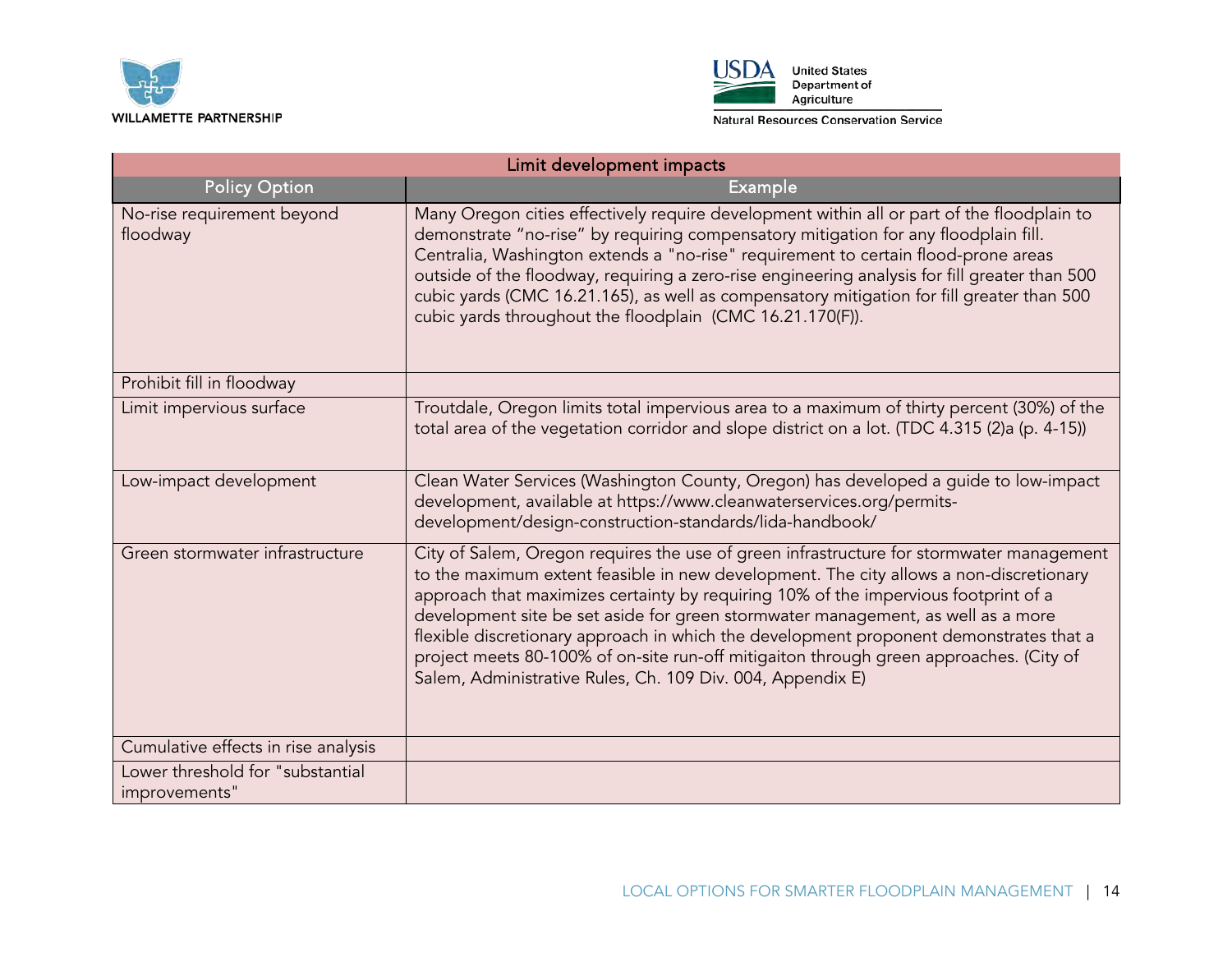



| Broad avoidance and minimization<br>language | Oregon's Metro regional government requires proponents of projects that affect a Water<br>Quality Resource Area to demonstrate that "no reasonably practicable alternative design<br>or method of development exists that would have a lesser impact than that one<br>proposed" and requires minimization of impacts through design and compensatory<br>mitigation of unavoidable impacts. (Metro 3.07.40). A similar approach could be used to<br>require avoidance, minimization, and compensatory mitigation of impacts to natural<br>floodplain functions. |
|----------------------------------------------|----------------------------------------------------------------------------------------------------------------------------------------------------------------------------------------------------------------------------------------------------------------------------------------------------------------------------------------------------------------------------------------------------------------------------------------------------------------------------------------------------------------------------------------------------------------|
|----------------------------------------------|----------------------------------------------------------------------------------------------------------------------------------------------------------------------------------------------------------------------------------------------------------------------------------------------------------------------------------------------------------------------------------------------------------------------------------------------------------------------------------------------------------------------------------------------------------------|

| Require compensatory mitigation |                                                                                                                                                                                                                                                                                                                                                                                                                                                                                                                                                                                                                                                                                                       |
|---------------------------------|-------------------------------------------------------------------------------------------------------------------------------------------------------------------------------------------------------------------------------------------------------------------------------------------------------------------------------------------------------------------------------------------------------------------------------------------------------------------------------------------------------------------------------------------------------------------------------------------------------------------------------------------------------------------------------------------------------|
| <b>Policy Option</b>            | Example                                                                                                                                                                                                                                                                                                                                                                                                                                                                                                                                                                                                                                                                                               |
| Balanced cut-fill               | Oregon's Metro regional government requires development in the floodplain to maintain<br>or increase flood storage capacity and not increase design flood elevation, including<br>through the removal of soil material to offset fill placed at or below design flood elevation.<br>(Metro 3.07.340) As a result, all Metro area local governments have some form of balanced<br>cut-fill requirement.                                                                                                                                                                                                                                                                                                |
| Stormwater offsets              | The Washington, DC, Department of Energy and Environment runs the country's first<br>stormwater retention credit program. The District's stormwater management requlations<br>require large construction and redevelopment projects to install green infrastructure to<br>reduce runoff. Properties can meet up to half of their regulatory requirement by purchasing<br>stormwater retention credits from other properties that install green infrastructure<br>voluntarily. This allows regulated properties to pursue more cost-effective compliance<br>methods and provides financial incentives for properties to voluntarily install green<br>infrastructure. (https://doee.dc.gov/node/648432) |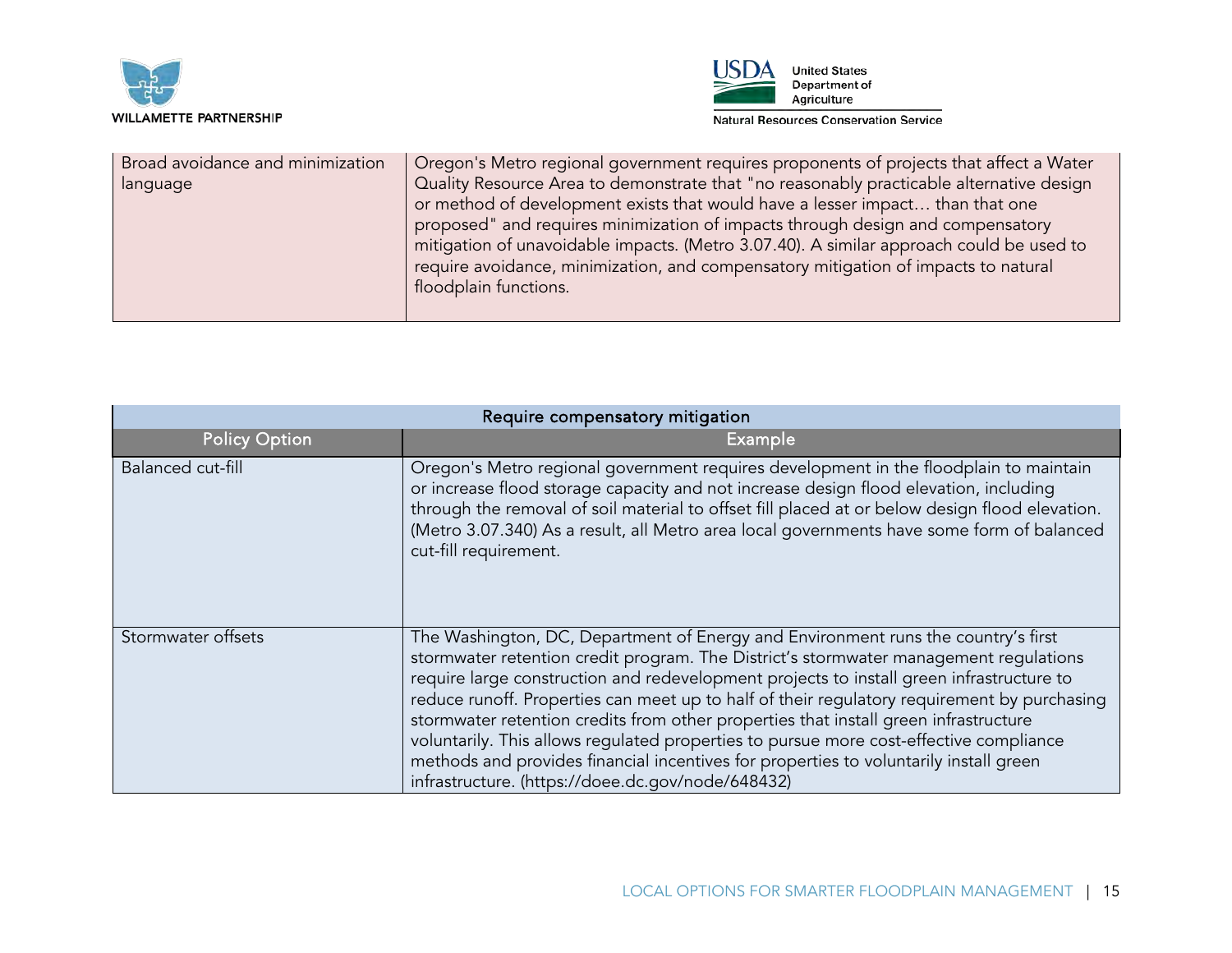



| Riparian vegetation replacement            | Oregon's Metro regional government requires establishment of vegetated corridors around<br>water bodies, within which native vegetation must be maintained and impacts to vegetation<br>must be mitigated. (Metro 3.07.340). As a result, all Metro area local government have<br>established corridors or buffers of varying widths within which native vegetation must be<br>maintained or impacts mitigated.                                                  |
|--------------------------------------------|------------------------------------------------------------------------------------------------------------------------------------------------------------------------------------------------------------------------------------------------------------------------------------------------------------------------------------------------------------------------------------------------------------------------------------------------------------------|
| Mitigation under state and federal<br>laws | Many state and federal environmental laws allow compensatory mitigation as a more<br>flexible way of reaching regulatory compliance. Examples include the federal Endangered<br>Species Act, Clean Water Act protections for wetlands and streams (Section 404), and<br>Oregon's state removal-fill and fish passage requirements. Local governments generally<br>require compliance with all relevant local, state, and federal laws as a condition of land use |
|                                            | permitting.                                                                                                                                                                                                                                                                                                                                                                                                                                                      |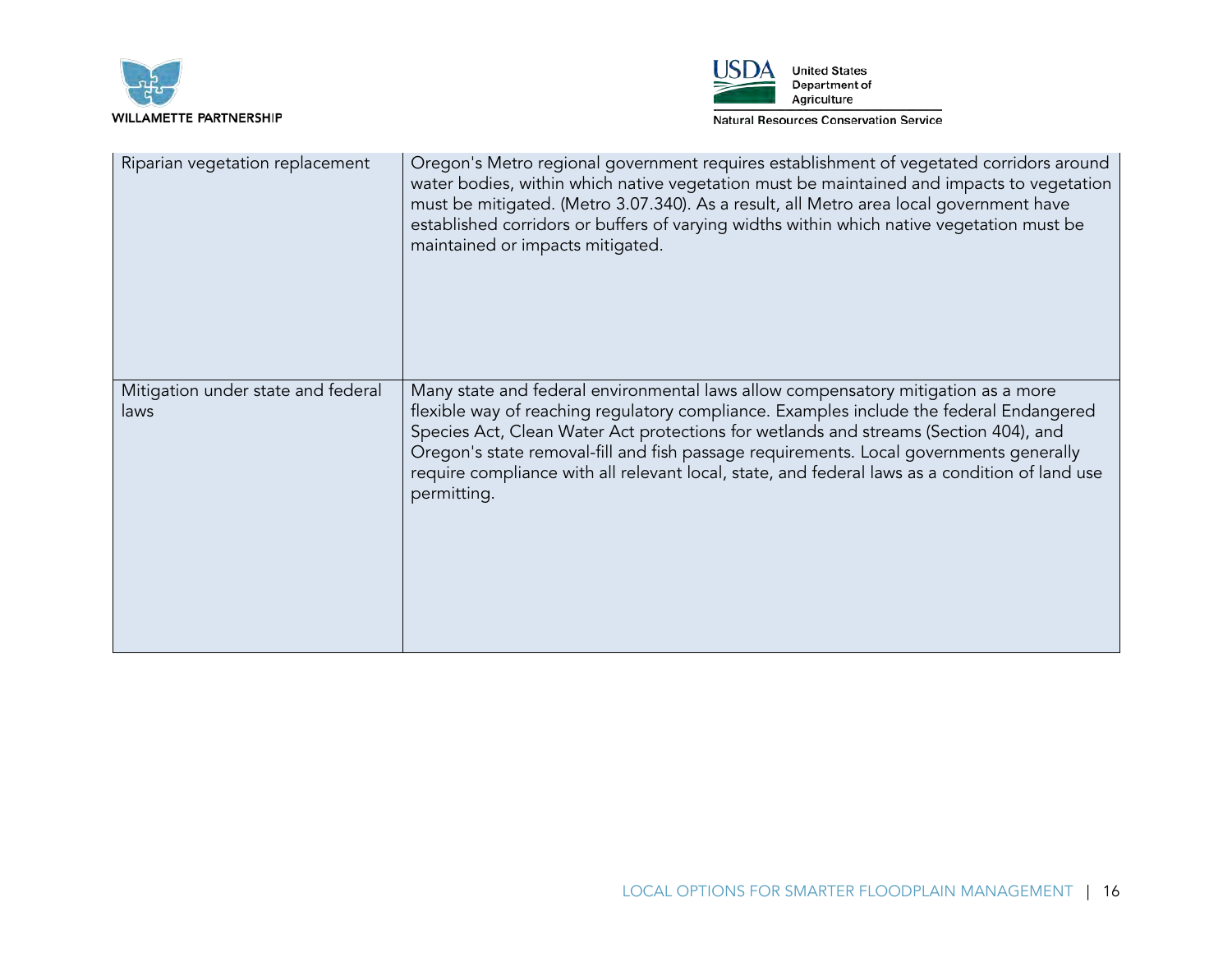



| Protect and restore natural floodplain functions    |                                                                                                                                                                                                                                                                                                                                                                                                                                                                                                                                                                           |
|-----------------------------------------------------|---------------------------------------------------------------------------------------------------------------------------------------------------------------------------------------------------------------------------------------------------------------------------------------------------------------------------------------------------------------------------------------------------------------------------------------------------------------------------------------------------------------------------------------------------------------------------|
| <b>Policy Option</b>                                | Example                                                                                                                                                                                                                                                                                                                                                                                                                                                                                                                                                                   |
| Willing seller programs                             | City of Portland, Oregon established a willing seller program as part of implementation of<br>its Johnson Creek Restoration Plan. Created to address flooding and other natural<br>resource-related issues, the City acquired properties from willing sellers at fair market<br>value. The acquired properties have been incorporated into floodplain management<br>projects that include constructed wetlands, floodplain terraces and open space for flood<br>management, habitat, and recreation opportunities.<br>(https://www.portlandoregon.gov/bes/article/106234) |
| Open space protection (parks,<br>greenways)         | Many cities with significant river and stream frontage use open space protection (the<br>establishment of parks, greenways, etc.) as a way to help balance development needs,<br>flood hazards, and protection of natural resources in those sensitive areas. City of Salem,<br>Oregon, which has more than 4000 acres in the 100-year floodplain, has significantly<br>managed flood risk through establishing riverfront parks and open spaces, in combination<br>with other strategies.                                                                                |
| Stream and drainage easements                       |                                                                                                                                                                                                                                                                                                                                                                                                                                                                                                                                                                           |
| Transfer of development rights                      | Washington County, Oregon allows for a transfer of development density from an area that<br>is unbuildable due to natural resource concerns (including flood hazards) to another<br>developable area (Washington County Community Development Code 300-3)                                                                                                                                                                                                                                                                                                                 |
| Active restoration                                  | The Tillamook Southern Flow Corridor in Oregon<br>(https://tillamookoregonsolutions.com/history-3/) is an example of a floodplain<br>reconnection project that combines flood hazard reduction and habitat restoration<br>benefits, developed through a collaborative process that helped limit conversion of<br>productive agriculture land.                                                                                                                                                                                                                             |
| Regulatory streamlining for<br>restoration projects |                                                                                                                                                                                                                                                                                                                                                                                                                                                                                                                                                                           |